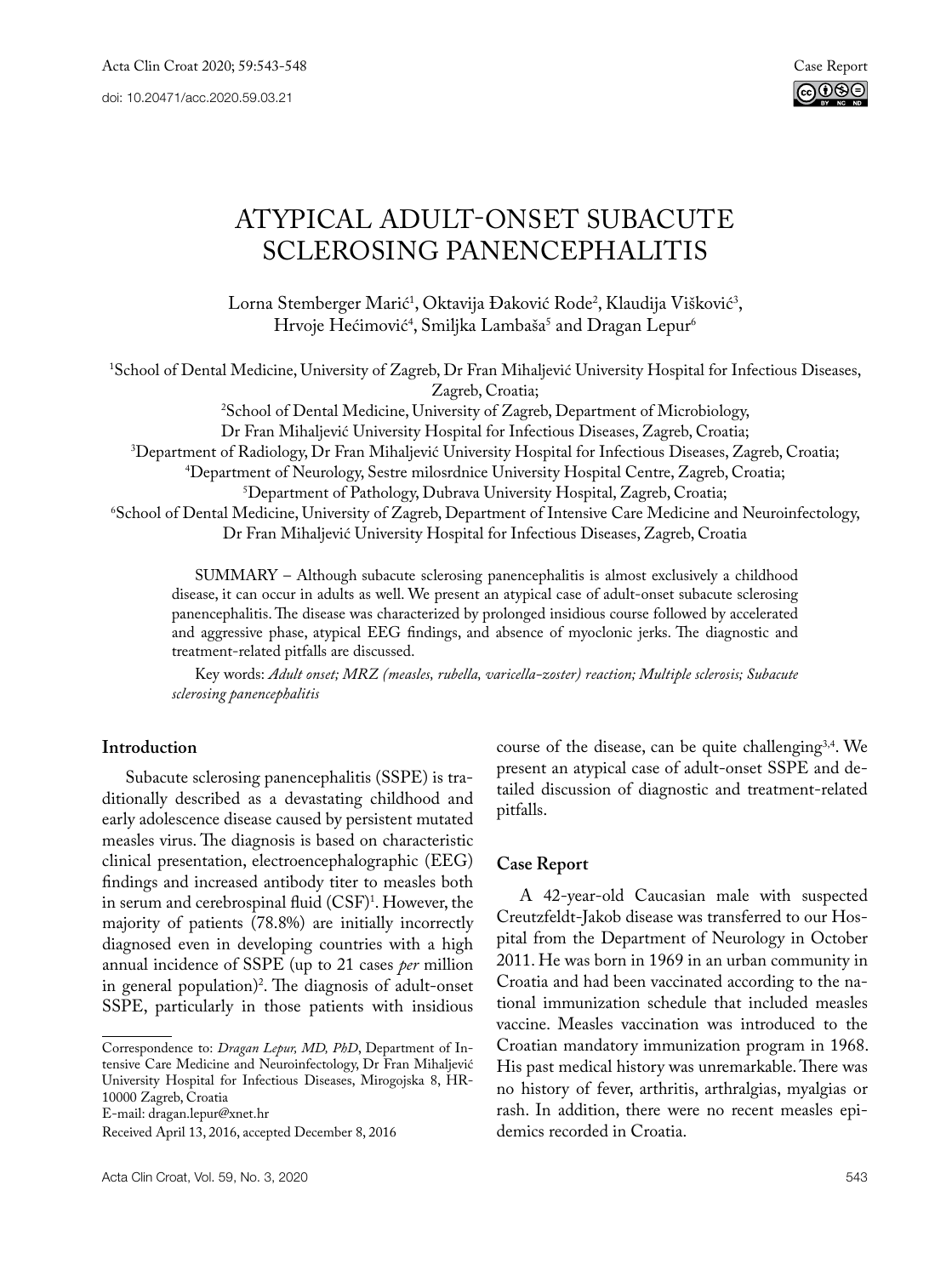The disease had started two years before hospitalization with bilateral decreased visual acuity attributed to optic neuropathy and macular dystrophy followed by depression. Magnetic resonance imaging (MRI) of



*Fig. 1. Axial fluid attenuation inversion recovery (FLAIR) sequence of the brain: (a) hyperintensity in subcortical gray matter of temporal lobes; and (b) in periventricular white matter (arrows) with diffuse brain atrophy.*



the brain in 2009 showed demyelination changes (details unknown). He was taking drugs prescribed by a psychiatrist (alprazolam and paroxetine). Eighteen months later, he developed left-sided hemiparesis and was hospitalized in June 2011. The initial MRI of the brain performed on a 1.5 T unit revealed symmetric, scattered, high signal intensity areas on T2 weighted image (WI) and fluid attenuation inversion recovery (FLAIR) sequence in the periventricular white matter, as well as in the frontal and temporal subcortical gray matter (Fig. 1). There was no enhancement on postcontrast T1 WI. Diffuse brain atrophy was present. Lumbar puncture revealed 1 cell *per* cubic millimeter, glucose level of 4.3 mmol/L and total protein level of 0.64 g/L. The function of the blood-brain barrier (BBB) was normal with intrathecal synthesis of IgG. Oligoclonal IgG bands (OCB) were found in CSF with additional identical bands in CSF and serum (OCB type 3). In order to detect polyspecific intrathecal antibody response to neurotropic viruses, the so-



*Fig. 2. Histopathologic examination revealed perivascular infiltration of T-lymphocytes (hemalauneosin, X20) (a); microglial nodules, reactive astrogliosis (hemalaun-eosin, X40) (b); and neuronophagia, marked with asterisks (hemalaun-eosin, X40) (c), compatible with viral encephalitis.*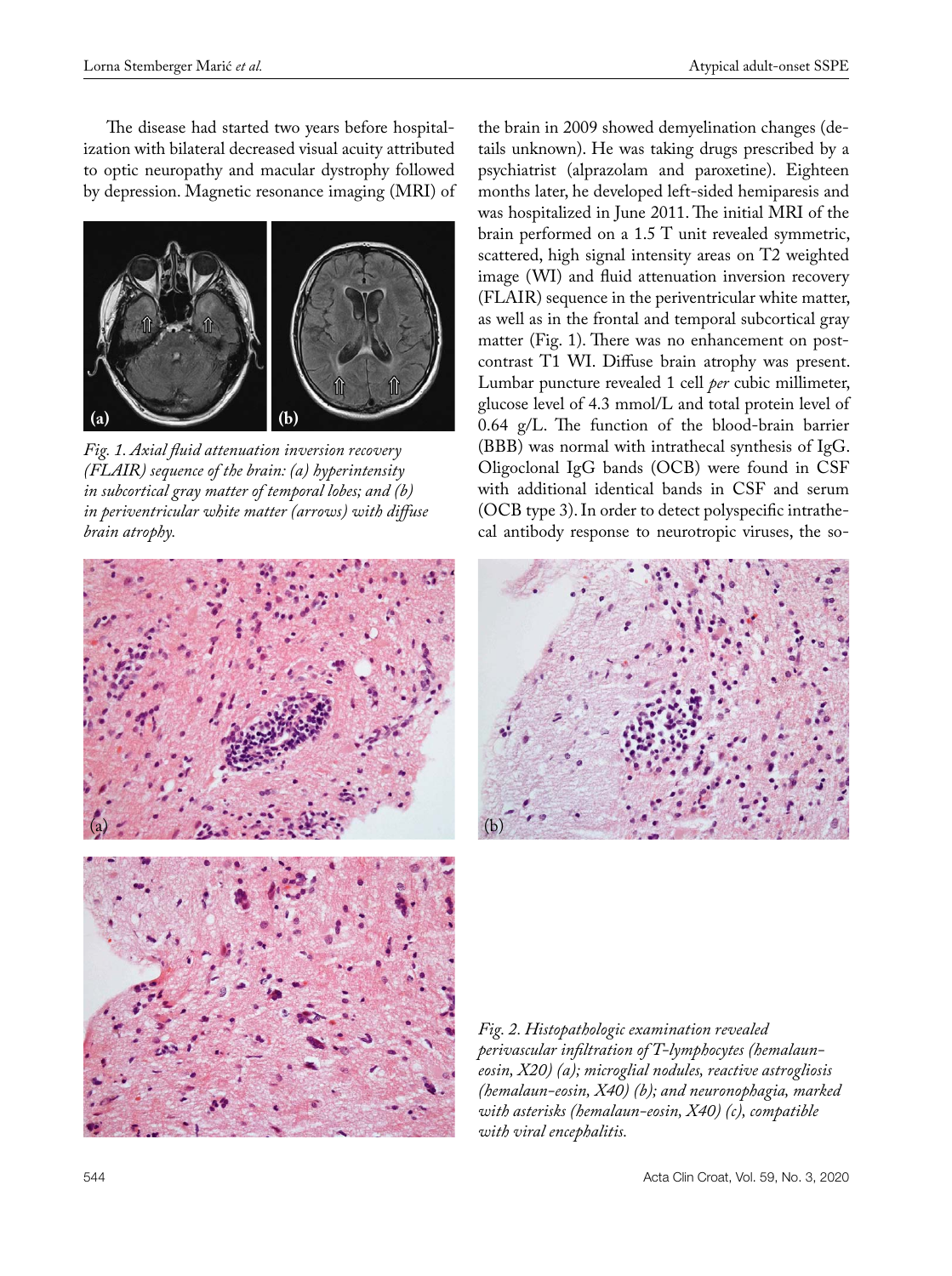

*Fig. 3. Electroencephalography showing periodic biphasic and triphasic delta wave discharges bilaterally and synchronously, larger in amplitude over the left temporo-occipital region, occurring at intervals of 3-4 s.*

called MRZ (measles, rubella, varicella-zoster) reaction revealed positive antibody index (AI 6.2) for measles but negative for rubella (AI 0.6), varicellazoster (AI 0.6) and herpes simplex virus (AI 0.9). EEG was normal. Visual evoked response (VER) revealed a mild right-sided delay in conduction at the pre-chiasmatic level. Brainstem auditory evoked response (BAER) revealed a right-sided delay in conduction at the brainstem level.

Despite nonspecific MRI findings and unusual OCB pattern, the diagnosis of probable multiple sclerosis (MS) was made and the patient was started on a high dose of methylprednisolone with certain clinical improvement. Two weeks later, his condition progressively aggravated with severe cognitive decline accompanied by increased fatigue, lethargy, pyramidal and extrapyramidal signs, but without myoclonic jerks. Follow-up MRI examination performed one month after the initial one was described as progression of hyperintensity lesions on T2 WI and FLAIR sequences in subcortical temporal, occipital and parietal lobes, bilaterally and symmetrically, without enhancement on postcontrast T1 WI. The radiological differential diagnosis included MS, acute disseminated encephalomyelitis and finally posterior reversible leukoencephalopathy. However, the substantial progress of initially described MRI changes was not confirmed by other MRI experts during the revision process.

The patient was consecutively treated with a high dose of steroids (methylprednisolone), intravenous immunoglobulins and finally plasmapheresis (total plasma exchange, TPE). All these treatments turned out to be completely ineffective.

The extensive diagnostic workup including autoimmune, metabolic and endocrine screening was negative. Funduscopy revealed chorioretinal degeneration on the right eye and decolorized optic papilla on the left eye. After consulting infectious disease specialists, additional tests were conducted. *Treponema pallidum*  hemagglutination assay was negative. Tests for antibodies to measles, HIV 1 and 2, *Mycoplasma pneumoniae* and *Borrelia burgdorferi* were also negative. Protein 14-3-3 in CSF was positive and the patient was ultimately transferred to our Department.

Repeated lumbar puncture revealed 2 cells *per* cubic millimeter, glucose level of 3.5 mmol/L and total protein level of 1.0 g/L. The BBB dysfunction with intrathecal synthesis of IgG was found. CSF concentration of neuron-specific enolase was 7.6 µg/L (normal <15.5 µg/L), protein Tau 505 pg/mL (normal  $\langle 150 \text{ pg/mL} \rangle$  and S-100 4.05 µg/L (normal  $\langle 2.5 \rangle$ µg/L). Polymerase chain reaction (PCR) of CSF for JC virus, human herpesvirus 6, Epstein-Barr virus, cytomegalovirus and measles virus was negative. The EEG taken on admission showed pseudoperiodic biphasic and triphasic delta waves over the left temporo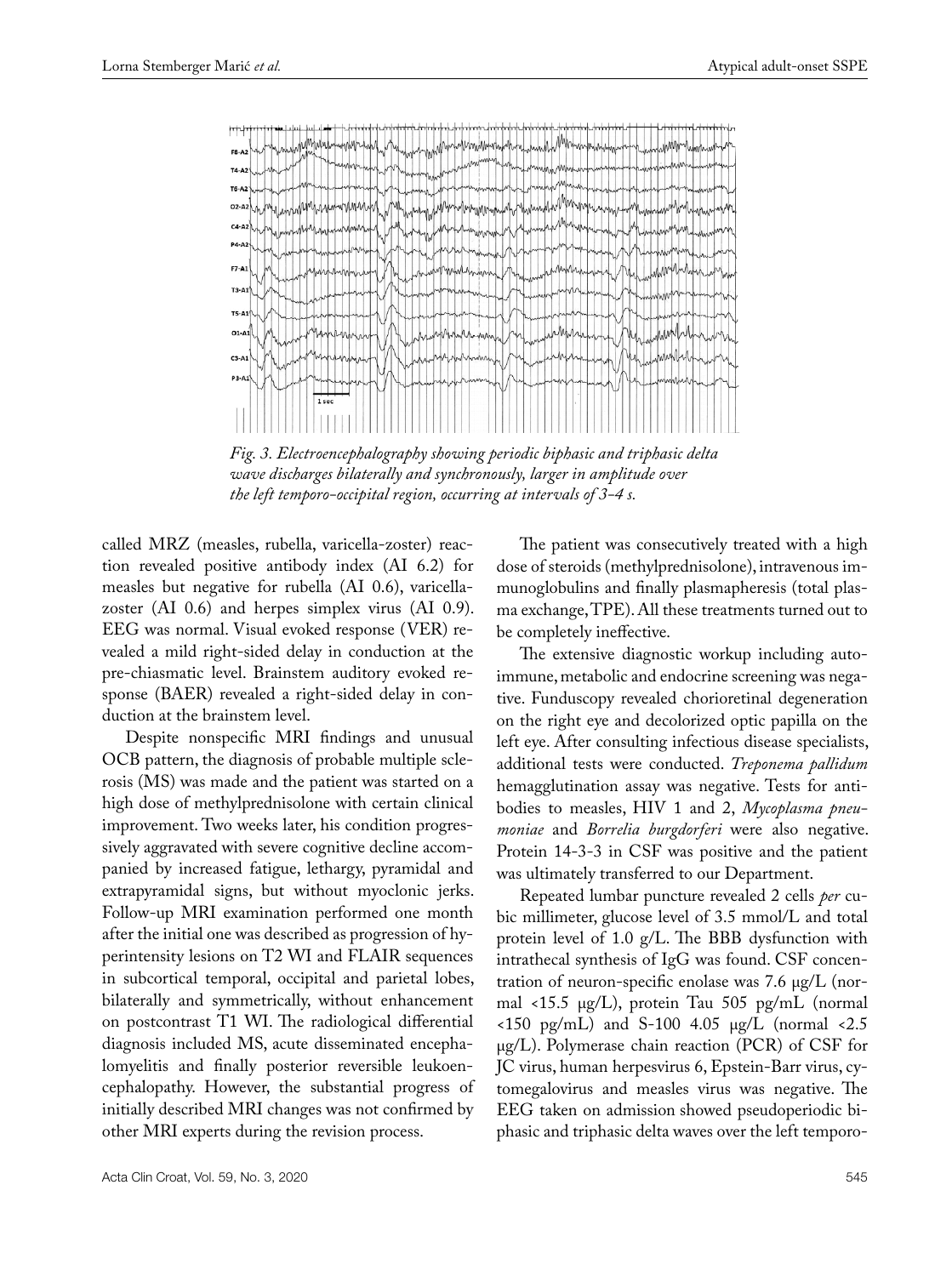occipital region with irregular background rhythm. Finally, brain biopsy was performed due to the progressive course of the disease, the possibility of primary CNS angiitis, and nonspecific and inconclusive previous diagnostic tests. Unfortunately, PCR for measles virus detection from brain tissue was not done because of inadequate sample. Histopathologic examination revealed perivascular infiltration of T-lymphocytes, microglial nodules, neuronophagia and astrogliosis compatible with viral encephalitis (Fig. 2).

Four weeks later, repeated EEG showed periodic high-amplitude biphasic and triphasic delta wave discharges bilaterally and synchronously, larger in amplitude over the left temporo-occipital region, occurring at intervals of 3-4 s (Fig. 3). Because of that, the diagnosis of SSPE was reconsidered and measles antibodies testing was repeated in the serum and CSF with enzyme immunoassay (Measles Virus IgG/IgM SE-RION ELIA classic Institut Virion/Serion GmbH, Leipzig, Germany) according to the manufacturer's instructions. Serum and CSF anti-measles IgG antibodies titers were >5000 IU/L and >5000 IU/L, respectively (positive IgG >200 IU/L). The calculated CSF IgG antibody index was 28.3 indicating intrathecal synthesis of measles IgG. SSPE was definitely diagnosed and the patient was transferred to the county hospital where he died two and a half years after the initial onset of symptoms.

# **Discussion**

We have described a case of an unusual form of SSPE in an adult patient characterized by atypical EEG findings and absence of myoclonic jerks. In spite of numerous diagnostic pitfalls, he ultimately met diagnostic criteria for SSPE. The possibility of Creutzfeldt-Jakob disease was immediately discarded at admission to our Department because of the long period between visual impairment and cognitive dysfunction, as well as the absence of myoclonic jerks, typical EEG and MRI findings. Positive 14-3-3, Tau and S-100 proteins in the CSF indicated severe but not specific neuronal damage.

After careful revision of his medical history, we recognized several misleading factors. Above all, it was an insidious course of disease which started with visual disturbance and depression syndrome for 18 months. The new-onset motor symptoms with initial MRI

tic neuropathy, VER and BAER findings, positive OCB, together with certain improvements after steroid treatment, supported the clinical diagnosis. However, the unfavorable disease course despite the immunosuppressive treatment with a lack of evidence for infectious disease supported the idea of primary CNS vasculitis refractory to steroids. Common MRI findings in patients with SSPE are

findings suggested a relapse of MS. The history of op-

cortical and subcortical asymmetric hyperintense lesions on T2 WI in the posterior brain regions. Basal ganglia are usually affected after the cortex. However, MRI can be normal or may show asymmetric changes in the early stages of the disease, and changes do not always correlate with the clinical stage<sup>5,6</sup>. With the disease progression, the lesions may disappear and new lesions may occur symmetrically in the periventricular white matter, associated with cortical atrophy<sup>7</sup>. In our patient, the initial MRI finding available showed signs of already advanced disease, which is difficult to distinguish from a wide spectrum of other white matter diseases including acute disseminated encephalomyelitis, acute viral encephalitis, MS and metabolic white matter disease. Taking in consideration the revised and modified McDonald's criteria for MS, it was not possible to exclude MS based only on imaging criteria<sup>8</sup>.

The antibody indices of specific IgG antibodies, the so-called MRZ reaction (MRZR) was recently introduced to the methods used to diagnose MS. MRZR reflects the intrathecal synthesis of specific IgG antibodies to measles (M), rubella (R) and varicella-zoster (Z) viruses. MRZR was shown to be a valuable paraclinical examination tool, detectable in CSF of 80%- 100% of MS patients and more specific compared to OCB9 . However, careful assessment of MRZR is advised, particularly in cases where it is positive for only one virus and associated with OCB type 3. When MRZR score does not surpass the cut-off value of 10 (if antibody index is positive: 9 points for measles, 8 points for rubella and 1 point for varicella-zoster virus), as it was in this patient, then chronic viral encephalitis including SSPE should be taken in consideration. According to the literature, the antibody indices for measles in patients with definitive SSPE were found to be in a range of 2.3-36.9 (mean  $12.9)$ <sup>10</sup>. Because MRZR has been considered as a substantial contribution to the diagnosis of MS, it represented a confounding factor in this case. Furthermore, the slow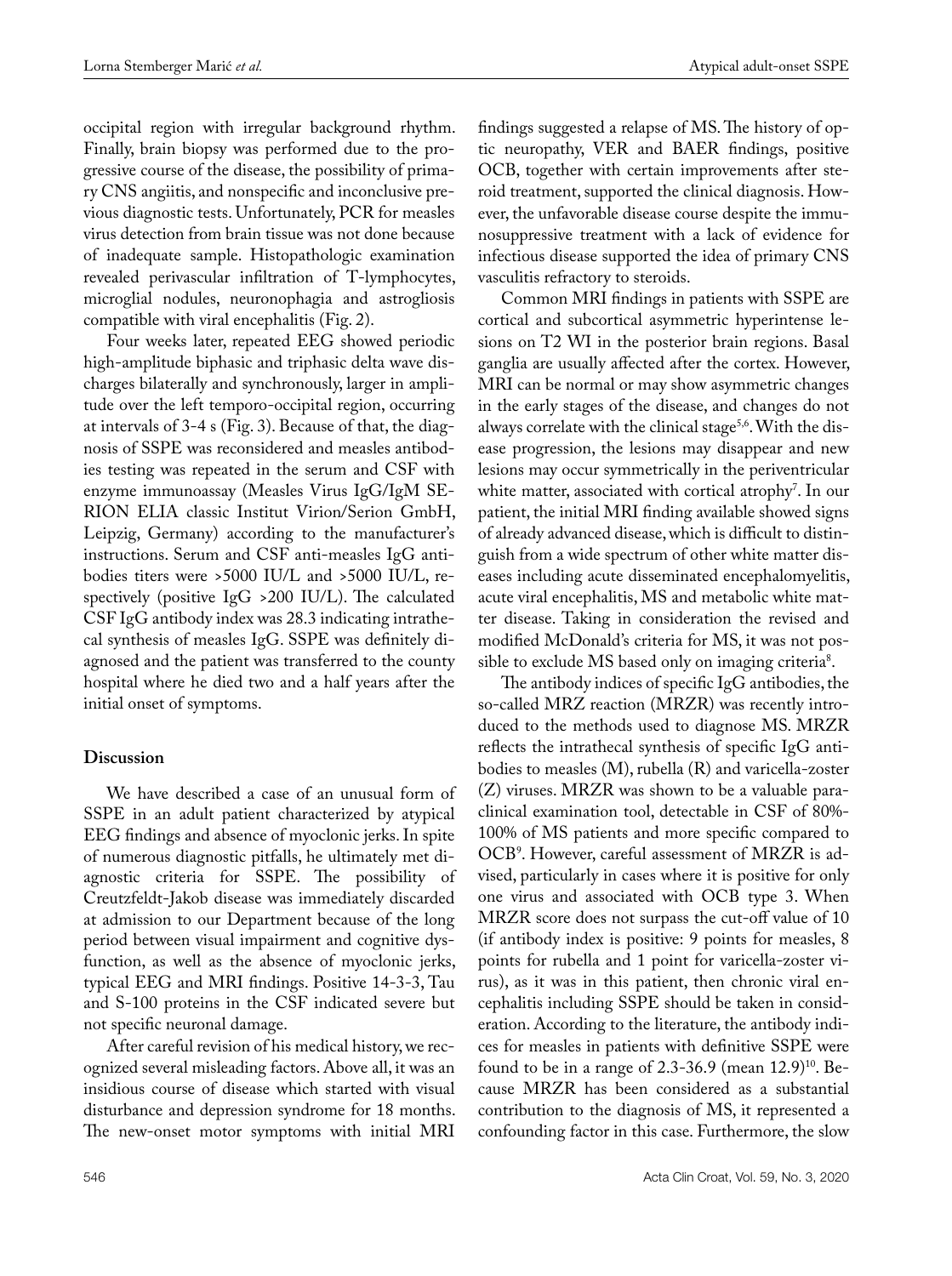forms of SSPE with initial visual manifestations that may precede other neurological signs by several years, as well as depression syndrome have been previously reported<sup>11-14</sup>.

Not only delayed, but also atypical EEG findings considerably affected the diagnostic procedure. The first EEG changes, which provoked suspicion of SSPE, were seen as late as 5 months after the onset of the accelerated phase (one month before definitive diagnosis). Atypical EEG findings in SSPE are very rare, regardless of the course of the disease or patient age<sup>15</sup>. Atypical EEG findings could be associated with the absence of myoclonic jerks.

The major misleading finding probably was the absence of myoclonic jerks during the fully developed disease. Even though the series of immunosuppressive treatments had questionable effect on the course of the disease, they manifestly affected the diagnosis. We believe that the use of TPE resulted in false-negative serology for measles and postponed the opportunity to make an accurate diagnosis. This was supported by seroconversion in this patient with advanced disease in the weeks following TPE. Since immunosuppressants commonly and logically aggravated the course of the disease, transitory improvement noted after the first steroid pulse treatment was quite unusual. The prolonged indolent course of the disease followed by accelerated and aggressive phase in the reported patient was expected due to his old age $1,16$ .

In conclusion, we would like to highlight several points. First, despite the fact that SSPE is almost exclusively a disease of childhood, it can occur in adults as well. Second, the diagnosis of adult-onset SSPE can be especially challenging because of atypical clinical presentation and broadened differential diagnosis compared to the pediatric population. Finally, the employment of unnecessary treatments such as plasmapheresis accompanied by the lack of typical EEG findings and myoclonic jerks can result in missing the correct diagnosis due to false-negative serology for measles.

#### *Acknowledgments*

We thank Mrs. Arijana Pavelić and Mrs. Marija Fijucek for their help in preparation of the manuscript.

## **References**

1. Garg RK. Subacute sclerosing panencephalitis. Postgrad Med J. 2002;78:63-70. doi: 10.1136/pmj.78.916.63.

- 2. Saha V, John TJ, Mukundan P. High incidence of subacute sclerosing panencephalitis in South India. Epidemiol Infect. 1990;104:151-6. doi: 10.1017/s0950268800054637.
- 3. Prashanth LK, Taly AB, Sinha S, Ravi V. Subacute sclerosing panencephalitis (SSPE): an insight into the diagnostic errors from a tertiary care university hospital. J Child Neurol. 2007; 22(6):683-8. doi: [10.1177/0883073807303999](https://doi.org/10.1177/0883073807303999)
- 4. Prashanth LK, Taly AB, Ravi V, Sinha S, Arunodaya GR. Adult onset subacute sclerosing panencephalitis: clinical profile of 39 patients from a tertiary care centre. J Neurol Neurosurg Psychiatry. 2006;77:630-3. doi: [10.1136/jnnp.2005.085829](https://doi.org/10.1136/jnnp.2005.085829)
- 5. Sharma P, Singh D, Singh MK, Garg RK, Kohli N. Brainstem involvement in subacute sclerosing panencephalitis. Neurol India. 2011;59:273-5. doi: 10.4103/0028-3886.79146.
- 6. Schiffmann R, Van der Knaap MS. An MRI-based approach to the diagnosis of white matter disorders. Neurology. 2009;72: 750-9. doi: [10.1212/01.wnl.0000343049.00540.c8](https://doi.org/10.1212/01.wnl.0000343049.00540.c8)
- 7. Gutierrez J, Issacson RS, Koppel BS. [Subacute sclerosing pan](https://www.ncbi.nlm.nih.gov/pubmed/20561004)[encephalitis: an update.](https://www.ncbi.nlm.nih.gov/pubmed/20561004) Dev Med Child Neurol. 2010;52 (10):901-7. doi: [10.1111/j.1469-8749.2010.03717.x](https://doi.org/10.1111/j.1469-8749.2010.03717.x)
- 8. Przybek J, Gniatkowska I, Mirowska-Guzel D, Członkowska A. Evolution of diagnostic criteria for multiple sclerosis. [Neurol](https://www.ncbi.nlm.nih.gov/pubmed/26377983) [Neurochir Pol.](https://www.ncbi.nlm.nih.gov/pubmed/26377983) 2015;49(5):313-21. doi: 10.1016/j.pjnns.2015. 07.006.
- 9. Brecht I, Weissbrich B, Braun J, Toyka KV, Weishaupt A, Buttmann M. Intrathecal, polyspecific antiviral immune response in oligoclonal band negative multiple sclerosis. PLoS ONE 2012;7(7):e40431. doi: 10.1371/journal.pone.0040431.
- 10. Samlıoğlu P, [Unalp A](https://www.ncbi.nlm.nih.gov/pubmed/?term=Unalp A%5BAuthor%5D&cauthor=true&cauthor_uid=23188587), Gökçay A, [Altuğlu I,](https://www.ncbi.nlm.nih.gov/pubmed/?term=Altu%C4%9Flu I%5BAuthor%5D&cauthor=true&cauthor_uid=23188587) [Oztürk A,](https://www.ncbi.nlm.nih.gov/pubmed/?term=Ozt%C3%BCrk A%5BAuthor%5D&cauthor=true&cauthor_uid=23188587) [Zeytinoğlu A](https://www.ncbi.nlm.nih.gov/pubmed/?term=Zeytino%C4%9Flu A%5BAuthor%5D&cauthor=true&cauthor_uid=23188587). Subacute sclerosing panencephalitis cases diagnosed by increased CSF/serum measles antibody indices. [Mik](https://www.ncbi.nlm.nih.gov/pubmed/23188587)[robiyol Bul.](https://www.ncbi.nlm.nih.gov/pubmed/23188587) 2012;46:716-8.
- 11. Green SH, Wirtschafter J. Ophthalmoscopic findings in subacute sclerosing panencephalitis. Br J Ophthalmol. 1973;57: 780-7. doi: 10.1136/bjo.57.10.780.
- 12. Caruso JM, Robbins-Tien D, Brown WD, Antony JH, Gascon GG. Atypical chorioretinitis as an early presentation of subacute sclerosing panencephalitis. J Pediatr Ophthalmol Strabismus. 2000;37(2):119-22.
- 13. Datta SS, Jacob R, Kumar S, Jeyabalan S. A case of subacute sclerosing panencephalitis presenting as depression. Acta Neuropsychiatr. 2006;18:55-7. doi: 10.1111/j.0924-2708.2006. 00117.x.
- 14. Prashanth LK, Taly AB, Ravi V, Sinha S, Rao S. Long term survival in subacute sclerosing panencephalitis: an enigma. Brain Dev. 2006;28(7):447-52. doi: 10.1016/j.braindev.2006. 01.008.
- 15. Markand ON, Panszi JG. The electroencephalogram in subacute sclerosing panencephalitis. Arch Neurol. 1975;32:719- 26. doi: 10.1001/archneur.1975.00490530041002.
- 16. Gagnon A, Bouchard RW. Fulminating adult-onset subacute sclerosing panencephalitis in a 49-year-old man. Arch Neurol. 2003;60(8):1160-1. doi: 10.1001/archneur.60.8.1160.